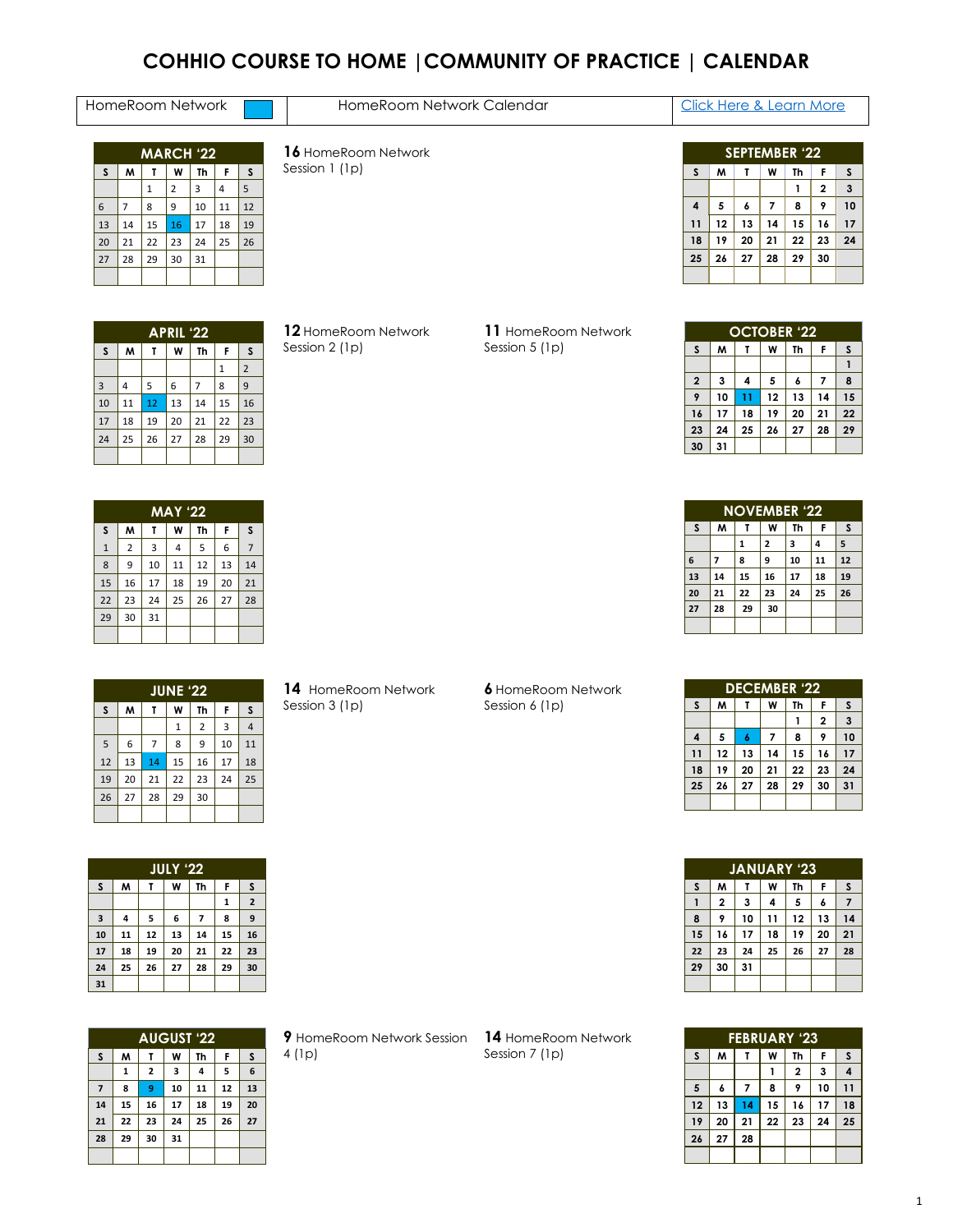# **COHHIO COURSE TO HOME |COMMUNITY OF PRACTICE | CALENDAR**

## HomeRoom Network **HomeRoom Network Calendar** Click Here & Learn More

| <b>MARCH '23</b> |    |                |    |    |    |    |  |  |  |  |  |
|------------------|----|----------------|----|----|----|----|--|--|--|--|--|
| S                | M  | т              | W  | Th | F  | S  |  |  |  |  |  |
|                  |    |                | 1  | 2  | 3  | 4  |  |  |  |  |  |
| 5                | 6  | $\overline{ }$ | 8  | 9  | 10 | 11 |  |  |  |  |  |
| 12               | 13 | 14             | 15 | 16 | 17 | 18 |  |  |  |  |  |
| 19               | 20 | 21             | 22 | 23 | 24 | 25 |  |  |  |  |  |
| 26               | 27 | 28             | 29 | 30 | 31 |    |  |  |  |  |  |
|                  |    |                |    |    |    |    |  |  |  |  |  |

|                         | <b>SEPTEMBER '23</b>   |    |    |    |              |                         |  |  |  |  |
|-------------------------|------------------------|----|----|----|--------------|-------------------------|--|--|--|--|
| S                       | S<br>F<br>M<br>W<br>Th |    |    |    |              |                         |  |  |  |  |
|                         |                        |    |    |    | $\mathbf{1}$ | $\overline{\mathbf{2}}$ |  |  |  |  |
| $\overline{\mathbf{3}}$ | 4                      | 5  | 6  | 7  | 8            | 9                       |  |  |  |  |
| 10                      | 11                     | 12 | 13 | 14 | 15           | 16                      |  |  |  |  |
| 17                      | 18                     | 19 | 20 | 21 | 22           | 23                      |  |  |  |  |
| 24                      | 25                     | 26 | 27 | 28 | 29           | 30                      |  |  |  |  |
|                         |                        |    |    |    |              |                         |  |  |  |  |

|                         | <b>APRIL '23</b> |                        |    |    |                |              |  |  |  |  |
|-------------------------|------------------|------------------------|----|----|----------------|--------------|--|--|--|--|
| S                       | W                | F<br>W<br>Th<br>S<br>Т |    |    |                |              |  |  |  |  |
|                         |                  |                        |    |    |                | $\mathbf{1}$ |  |  |  |  |
| $\overline{\mathbf{c}}$ | 3                | 4                      | 5  | 6  | $\overline{ }$ | 8            |  |  |  |  |
| 9                       | 10               | 11                     | 12 | 13 | 14             | 15           |  |  |  |  |
| 16                      | 17               | 18                     | 19 | 20 | 21             | 22           |  |  |  |  |
| 23                      | 24               | 25                     | 26 | 27 | 28             | 29           |  |  |  |  |
| 30                      |                  |                        |    |    |                |              |  |  |  |  |

 HomeRoom Network Session 8 (1p)

## HomeRoom Network Session 11 (1p)

|    | <b>OCTOBER '23</b> |    |    |    |    |    |  |  |  |
|----|--------------------|----|----|----|----|----|--|--|--|
| S  | M                  | Т  | W  | Th | F  | S  |  |  |  |
| 1  | 2                  | 3  | 4  | 5  | 6  | 7  |  |  |  |
| 8  | 9                  | 10 | 11 | 12 | 13 | 14 |  |  |  |
| 15 | 16                 | 17 | 18 | 19 | 20 | 21 |  |  |  |
| 22 | 23                 | 24 | 25 | 26 | 27 | 28 |  |  |  |
| 29 | 30                 | 31 |    |    |    |    |  |  |  |
|    |                    |    |    |    |    |    |  |  |  |

| <b>MAY '23</b>          |    |    |    |    |    |    |  |  |
|-------------------------|----|----|----|----|----|----|--|--|
| <sub>S</sub>            | M  | τ  | W  | Th | F  | S  |  |  |
|                         | 1  | 2  | з  | 4  | 5  | 6  |  |  |
| $\overline{\mathbf{z}}$ | 8  | 9  | 10 | 11 | 12 | 13 |  |  |
| 14                      | 15 | 16 | 17 | 18 | 19 | 20 |  |  |
| 21                      | 22 | 23 | 24 | 25 | 26 | 27 |  |  |
| 28                      | 29 | 30 | 31 |    |    |    |  |  |
|                         |    |    |    |    |    |    |  |  |

|                | <b>JUNE '23</b> |    |                          |              |    |                         |  |  |  |  |
|----------------|-----------------|----|--------------------------|--------------|----|-------------------------|--|--|--|--|
| S              | M               | T  | W                        | Th           | F  | S                       |  |  |  |  |
|                |                 |    |                          | $\mathbf{1}$ | 2  | $\overline{\mathbf{3}}$ |  |  |  |  |
| $\overline{4}$ | 5               | 6  | $\overline{\phantom{a}}$ | 8            | 9  | 10                      |  |  |  |  |
| 11             | 12              | 13 | 14                       | 15           | 16 | 17                      |  |  |  |  |
| 18             | 19              | 20 | 21                       | 22           | 23 | 24                      |  |  |  |  |
| 25             | 26              | 27 | 28                       | 29           | 30 |                         |  |  |  |  |
|                |                 |    |                          |              |    |                         |  |  |  |  |

HomeRoom Network Session 9 (1p)

HomeRoom Network

Session 12 (1p)

|    | <b>NOVEMBER '23</b> |    |    |    |    |    |  |  |  |
|----|---------------------|----|----|----|----|----|--|--|--|
| S  | M                   | т  | W  | Th | F  | S  |  |  |  |
|    |                     |    | 1  | 2  | 3  | 4  |  |  |  |
| 5  | 6                   | 7  | 8  | 9  | 10 | 11 |  |  |  |
| 12 | 13                  | 14 | 15 | 16 | 17 | 18 |  |  |  |
| 19 | 20                  | 21 | 22 | 23 | 24 | 25 |  |  |  |
| 26 | 27                  | 28 | 29 | 30 |    |    |  |  |  |
|    |                     |    |    |    |    |    |  |  |  |

|                         | <b>DECEMBER '23</b> |                        |    |    |    |              |  |  |  |
|-------------------------|---------------------|------------------------|----|----|----|--------------|--|--|--|
| S                       | M                   | W<br>Th<br>F<br>S<br>т |    |    |    |              |  |  |  |
|                         |                     |                        |    |    | 1  | $\mathbf{2}$ |  |  |  |
| $\overline{\mathbf{3}}$ | 4                   | 5                      | 6  | 7  | 8  | 9            |  |  |  |
| 10                      | 11                  | 12                     | 13 | 14 | 15 | 16           |  |  |  |
| 17                      | 18                  | 19                     | 20 | 21 | 22 | 23           |  |  |  |
| 24                      | 25                  | 26                     | 27 | 28 | 29 | 30           |  |  |  |
| 31                      |                     |                        |    |    |    |              |  |  |  |

|    | <b>JANUARY '24</b> |    |    |    |    |    |  |  |  |
|----|--------------------|----|----|----|----|----|--|--|--|
| S  | M                  | т  | W  | Th | F  | S  |  |  |  |
|    | 1                  | 2  | 3  | 4  | 5  | 6  |  |  |  |
| 7  | 8                  | 9  | 10 | 11 | 12 | 13 |  |  |  |
| 14 | 15                 | 16 | 17 | 18 | 19 | 20 |  |  |  |
| 21 | 22                 | 23 | 24 | 25 | 26 | 27 |  |  |  |
| 28 | 29                 | 30 | 31 |    |    |    |  |  |  |
|    |                    |    |    |    |    |    |  |  |  |

|    | <b>FEBRUARY '24</b>         |    |    |    |    |    |  |  |  |  |
|----|-----------------------------|----|----|----|----|----|--|--|--|--|
| S  | F<br>M<br>W<br>Th<br>S<br>т |    |    |    |    |    |  |  |  |  |
|    |                             |    |    | 1  | 2  | 3  |  |  |  |  |
| 4  | 5                           | 6  | 7  | 8  | 9  | 10 |  |  |  |  |
| 11 | 12                          | 13 | 14 | 15 | 16 | 17 |  |  |  |  |
| 18 | 19                          | 20 | 21 | 22 | 23 | 24 |  |  |  |  |
| 25 | 26                          | 27 | 28 | 29 |    |    |  |  |  |  |
|    |                             |    |    |    |    |    |  |  |  |  |

|             | <b>JULY '23</b>             |    |    |    |    |              |  |  |  |  |
|-------------|-----------------------------|----|----|----|----|--------------|--|--|--|--|
| S           | M<br>F<br>W<br>Th<br>S<br>T |    |    |    |    |              |  |  |  |  |
|             |                             |    |    |    |    | $\mathbf{1}$ |  |  |  |  |
| $\mathbf 2$ | 3                           | 4  | 5  | 6  | 7  | 8            |  |  |  |  |
| 9           | 10                          | 11 | 12 | 13 | 14 | 15           |  |  |  |  |
| 16          | 17                          | 18 | 19 | 20 | 21 | 22           |  |  |  |  |
| 23          | 24                          | 25 | 26 | 27 | 28 | 29           |  |  |  |  |
| 30          | 31                          |    |    |    |    |              |  |  |  |  |

| <b>AUGUST '23</b> |    |                        |    |    |    |    |  |  |
|-------------------|----|------------------------|----|----|----|----|--|--|
| S                 | M  | F<br>S<br>Th<br>W<br>T |    |    |    |    |  |  |
|                   |    | 1                      | 2  | 3  | 4  | 5  |  |  |
| 6                 | 7  | 8                      | 9  | 10 | 11 | 12 |  |  |
| 13                | 14 | 15                     | 16 | 17 | 18 | 19 |  |  |
| 20                | 21 | 22                     | 23 | 24 | 25 | 26 |  |  |
| 27                | 28 | 29                     | 30 | 31 |    |    |  |  |
|                   |    |                        |    |    |    |    |  |  |

 HomeRoom Network Session 10 (1p)

HomeRoom Network Session 13 (1p)